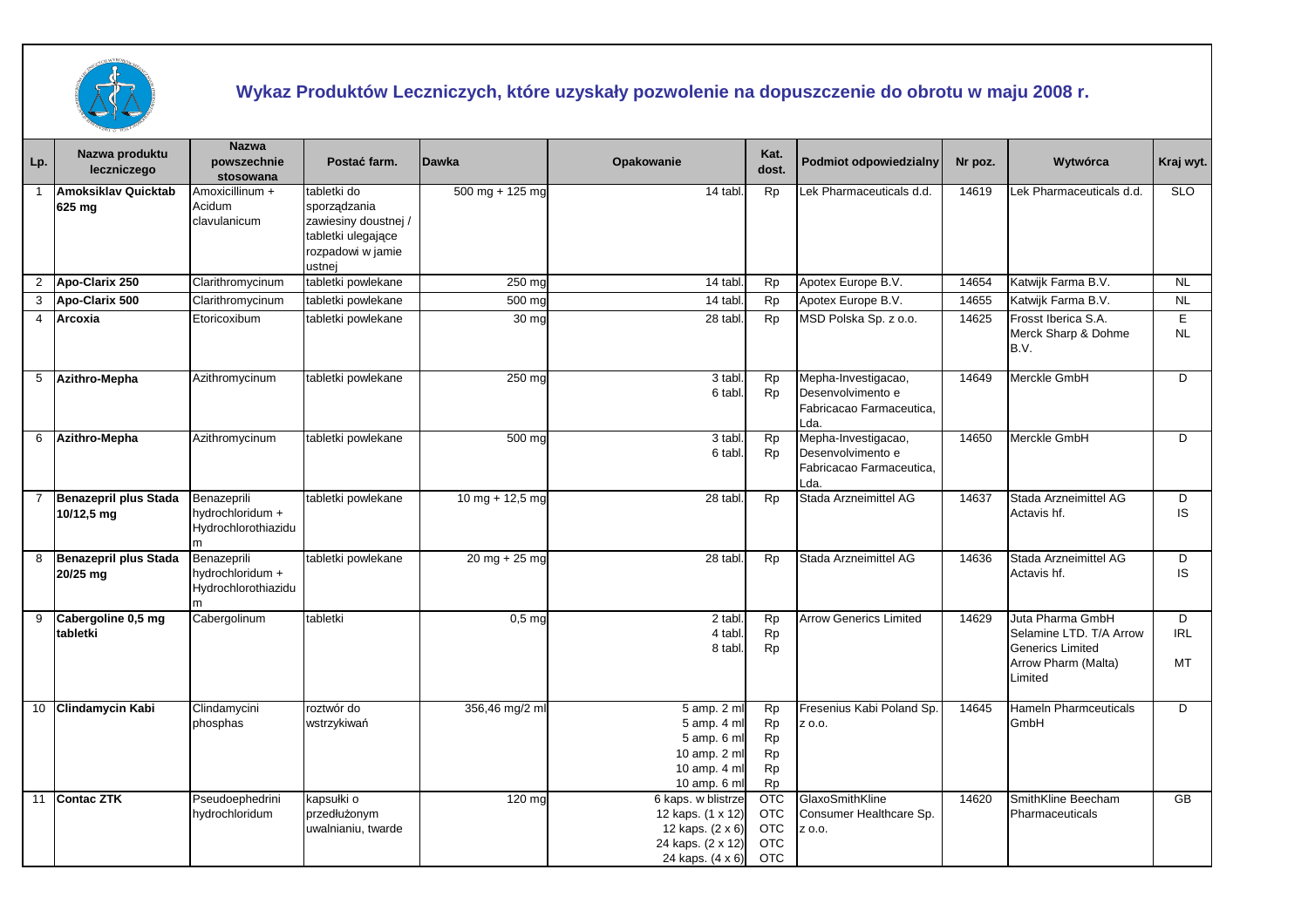|    | 12 Eco Vag                                                     | Lactobacillus<br>qasseri,<br>Lactobacillus<br>rhamnosus | kapsułki<br>dopochwowe, twarde             |                    | 10 kaps.                                                                                     | <b>OTC</b>                                                   | Krotex-Poland Sp. z o.o.                                    | 14621 | Bifodan A/S                                                                                                                               | DK                          |
|----|----------------------------------------------------------------|---------------------------------------------------------|--------------------------------------------|--------------------|----------------------------------------------------------------------------------------------|--------------------------------------------------------------|-------------------------------------------------------------|-------|-------------------------------------------------------------------------------------------------------------------------------------------|-----------------------------|
|    | 13 Flotikar                                                    | Fluticasoni<br>propionas                                | aerozol inhalacyjny,<br>zawiesina          | 50 mcg/ 1 dawkę    | 1 poj. 120 dawek                                                                             | <b>Rp</b>                                                    | GlaxoSmithKline<br>Pharmaceuticals S.A.                     | 14622 | GlaxoSmithKline<br>Pharmaceuticals S.A.                                                                                                   | PL                          |
|    | 14 Flotikar                                                    | Fluticasoni<br>propionas                                | aerozol inhalacyjny,<br>zawiesina          | 125 mcg/ 1 dawkę   | 1 poj. 60 dawek<br>1 poj. 120 dawek                                                          | <b>Rp</b><br>Rp                                              | GlaxoSmithKline<br>Pharmaceuticals S.A.                     | 14624 | GlaxoSmithKline<br>Pharmaceuticals S.A.                                                                                                   | PL                          |
|    | 15 Flotikar                                                    | Fluticasoni<br>propionas                                | aerozol inhalacyjny,<br>zawiesina          | 250 mcg/ 1 dawkę   | 1 poj. 60 dawek<br>1 poj. 120 dawek                                                          | <b>Rp</b><br><b>Rp</b>                                       | GlaxoSmithKline<br>Pharmaceuticals S.A.                     | 14623 | GlaxoSmithKline<br>Pharmaceuticals S.A.                                                                                                   | <b>PL</b>                   |
|    | 16 Gliclada                                                    | Gliclazidum                                             | tabletki o<br>zmodyfikowanym<br>uwalnianiu | $\overline{30}$ mg | 30 tabl<br>60 tabl<br>90 tabl                                                                | <b>Rp</b><br>Rp<br>Rp                                        | Krka, d.d. Novo mesto                                       | 14634 | Krka, d.d. Novo mesto                                                                                                                     | SLO                         |
|    | 17 Glirat                                                      | Gliclazidum                                             | tabletki o<br>zmodyfikowanym<br>uwalnianiu | 30 mg              | 30 tabl<br>60 tabl.<br>90 tabl.                                                              | <b>Rp</b><br>Rp<br><b>Rp</b>                                 | Krka, d.d. Novo mesto                                       | 14632 | Krka, d.d. Novo mesto                                                                                                                     | <b>SLO</b>                  |
|    | 18 Levofolic 50 mg/ml<br>roztwór do<br>wstrzykiwań lub infuzji | Acidum<br>levofolinicum                                 | roztwór do<br>wstrzykiwań lub<br>infuzji   | 50 mg/m            | 1 fiol. 1 ml<br>1 fiol. 4 ml<br>1 fiol. 9 ml<br>5 fiol. 1 ml<br>5 fiol. 4 ml<br>5 fiol. 9 ml | Rp<br><b>Rp</b><br>Rp<br><b>Rp</b><br><b>Rp</b><br><b>Rp</b> | medac Gesellschaft fur<br>klinische Spezialpreparate<br>mbH | 14626 | medac Gesellschaft fur<br>klinische Spezialpreparate<br>mbH                                                                               | D                           |
|    | 19 Nebinad                                                     | Nebivololum                                             | tabletki                                   | 5 <sub>mg</sub>    | 14 tabl<br>28 tabl.<br>56 tabl                                                               | Rp<br><b>Rp</b><br>Rp                                        | Farma-Projekt Sp. z o.o.                                    | 14653 | Specifar S.A.                                                                                                                             | GR                          |
|    | 20 Neoglic                                                     | Gliclazidum                                             | tabletki o<br>zmodyfikowanym<br>uwalnianiu | 30 mg              | 30 tabl<br>60 tabl<br>90 tabl                                                                | <b>Rp</b><br>Rp<br><b>Rp</b>                                 | Krka, d.d. Novo mesto                                       | 14635 | Krka, d.d. Novo mesto                                                                                                                     | SLO                         |
| 21 | Pantomed                                                       | Pantoprazolum                                           | tabletki dojelitowe                        | 20 <sub>mg</sub>   | $\overline{1}4$ tabl<br>28 tabl.<br>56 tabl.                                                 | <b>Rp</b><br>Rp<br>Rp                                        | Alfred E. Tiefenbacher<br>(GmbH & Co. KG)                   | 14630 | Farma-APS Produtos<br>Farmaceuticos S.A.<br>Przedsiębiorstwo<br>Farmaceutyczne Jelfa S.A.                                                 | P<br>PL                     |
|    | 22 Pantomed                                                    | Pantoprazolum                                           | tabletki dojelitowe                        | 40 <sub>mg</sub>   | 14 tabl.<br>28 tabl.<br>56 tabl.                                                             | <b>Rp</b><br>Rp<br><b>Rp</b>                                 | Alfred E. Tiefenbacher<br>(GmbH & Co. KG)                   | 14631 | Farma-APS Produtos<br>Farmaceuticos S.A.<br>Przedsiębiorstwo<br>Farmaceutyczne Jelfa S.A.                                                 | P<br>PL                     |
|    | 23 Seroquel XR                                                 | Quetiapinum                                             | tabletki o<br>przedłużonym<br>uwalnianiu   | 50 mg              | 10 tabl.<br>30 tabl.<br>60 tabl.<br>100 tabl.                                                | Rp<br>Rp<br>Rp<br><b>Rp</b>                                  | AstraZeneca UK Ltd.                                         | 14638 | AstraZeneca SA<br>AstraZeneca GmbH<br>AstraZeneca GmbH<br>AstraZeneca UK Ltd.<br>AstraZeneca AB<br>AstraZeneca Farmaceutica<br>Spain S.A. | B<br>D<br>D<br>GB<br>S<br>E |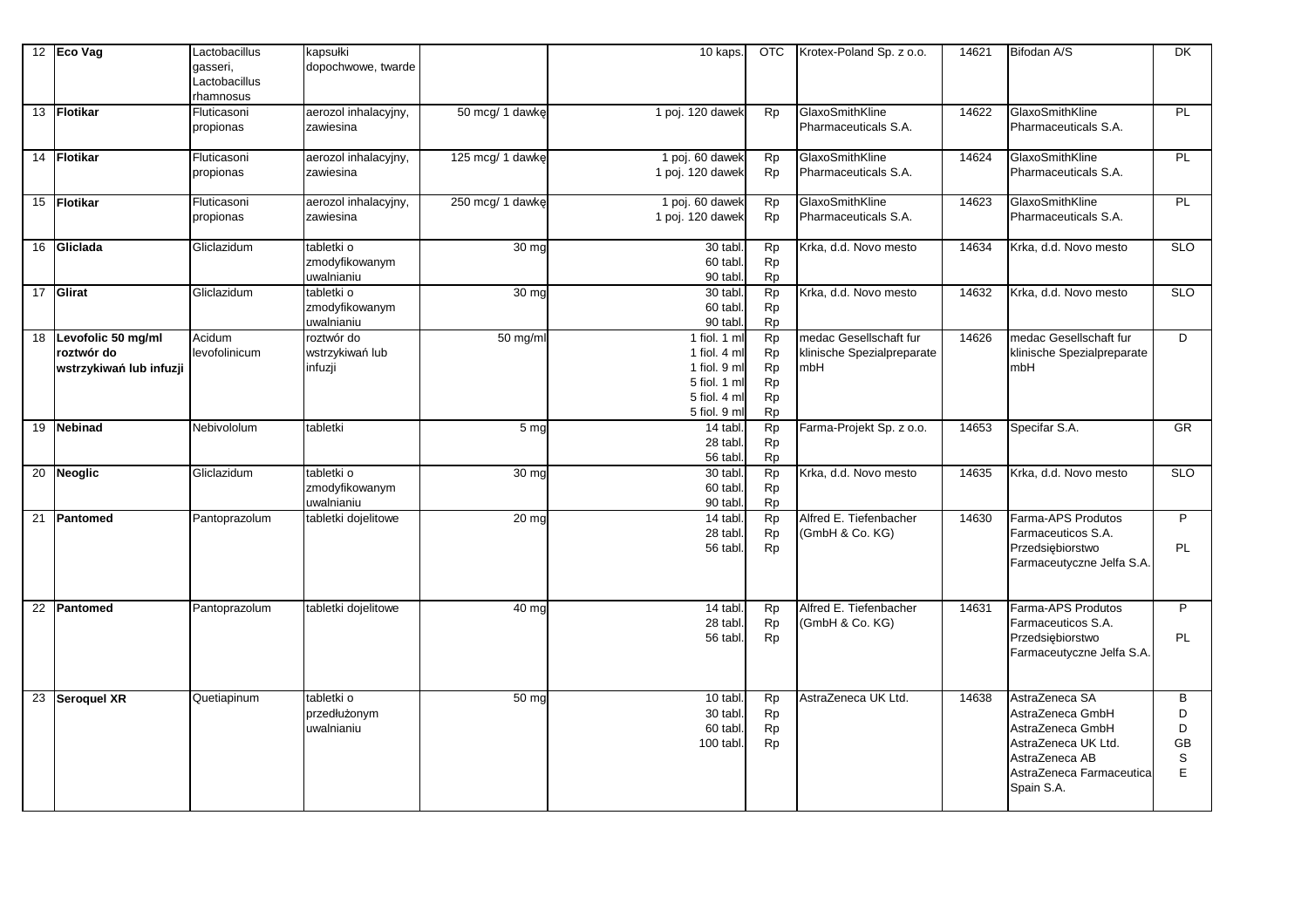|    | 24 Seroquel XR                   | Quetiapinum                     | tabletki o<br>przedłużonym<br>uwalnianiu           | 200 mg           | 10 tabl.<br>30 tabl.<br>60 tabl.<br>100 tabl. | <b>Rp</b><br>Rp<br><b>Rp</b><br><b>Rp</b>        | AstraZeneca UK Ltd.                | 14639 | AstraZeneca SA<br>AstraZeneca GmbH<br>AstraZeneca GmbH<br>AstraZeneca UK Ltd.<br>AstraZeneca AB<br>AstraZeneca Farmaceutica<br>Spain S.A. | B<br>D<br>D<br>GB<br>S<br>E        |
|----|----------------------------------|---------------------------------|----------------------------------------------------|------------------|-----------------------------------------------|--------------------------------------------------|------------------------------------|-------|-------------------------------------------------------------------------------------------------------------------------------------------|------------------------------------|
|    | 25 Seroquel XR                   | Quetiapinum                     | tabletki o<br>przedłużonym<br>uwalnianiu           | 300 mg           | 10 tabl.<br>30 tabl.<br>60 tabl.<br>100 tabl. | <b>Rp</b><br><b>Rp</b><br>Rp<br><b>Rp</b>        | AstraZeneca UK Ltd.                | 14640 | AstraZeneca SA<br>AstraZeneca GmbH<br>AstraZeneca GmbH<br>AstraZeneca UK Ltd.<br>AstraZeneca AB<br>AstraZeneca Farmaceutica<br>Spain S.A. | B<br>D<br>D<br>GB<br>S<br>E        |
|    | 26 Seroquel XR                   | Quetiapinum                     | tabletki o<br>przedłużonym<br>uwalnianiu           | 400 mg           | 10 tabl<br>30 tabl.<br>60 tabl.<br>100 tabl.  | <b>Rp</b><br><b>Rp</b><br><b>Rp</b><br><b>Rp</b> | AstraZeneca UK Ltd.                | 14641 | AstraZeneca SA<br>AstraZeneca GmbH<br>AstraZeneca GmbH<br>AstraZeneca UK Ltd.<br>AstraZeneca AB<br>AstraZeneca Farmaceutica<br>Spain S.A. | B<br>D<br>D<br>GB<br>S<br>E        |
|    | 27 Simlipidic                    | Simvastatinum                   | tabletki powlekane                                 | 10 <sub>mg</sub> | 10 tabl.<br>20 tabl.<br>28 tabl               | <b>Rp</b><br><b>Rp</b><br>Rp                     | Jelfa S.A.                         | 14646 | Farmaprojects S.A.                                                                                                                        | E.                                 |
|    | 28 Simlipidic                    | Simvastatinum                   | tabletki powlekane                                 | 40 mg            | 10 tabl.<br>20 tabl.<br>28 tabl               | <b>Rp</b><br><b>Rp</b><br><b>Rp</b>              | Jelfa S.A.                         | 14648 | Farmaprojects S.A.                                                                                                                        | Е                                  |
|    | 29 Simlipidic                    | Simvastatinum                   | tabletki powlekane                                 | 20 mc            | 10 tabl.<br>20 tabl.<br>28 tabl               | <b>Rp</b><br><b>Rp</b><br><b>Rp</b>              | Jelfa S.A.                         | 14647 | Farmaprojects S.A.                                                                                                                        | E                                  |
| 30 | <b>Simvastatin FP</b>            | Simvastatinum                   | tabletki powlekane                                 | 20 mo            | $28$ tabl                                     | <b>Rp</b>                                        | Farmaprojects, S.A.                | 14643 | Farmaprojects, S.A.                                                                                                                       | Е                                  |
| 31 | <b>Simvastatin FP</b>            | Simvastatinum                   | tabletki powlekane                                 | 10 mo            | 28 tabl                                       | <b>Rp</b>                                        | Farmaprojects, S.A.                | 14642 | Farmaprojects, S.A.                                                                                                                       | Ε                                  |
| 32 | <b>Simvastatin FP</b>            | Simvastatinum                   | tabletki powlekane                                 | 40 mg            | 28 tabl                                       | <b>Rp</b>                                        | Farmaprojects, S.A.                | 14644 | Farmaprojects, S.A.                                                                                                                       | Е                                  |
| 33 | Tamsulosin-<br>Registratiebeheer | Tamsulosini<br>hydrochloridum   | kapsułki o<br>zmodyfikowanym<br>uwalnianiu, twarde | $0,4$ mg         | 30 kaps.                                      | <b>Rp</b>                                        | <b>Stichting Registratiebeheer</b> | 14652 | Salutas Pharma GmbH<br><b>EK S.A.</b><br>Lek Pharmaceuticals d.d.                                                                         | $\overline{D}$<br>PL<br><b>SLO</b> |
| 34 | <b>Tamsulosin-Stichting</b>      | Tamsulosini<br>hydrochloridum   | kapsułki o<br>zmodyfikowanym<br>uwalnianiu, twarde | $0,4$ mg         | 30 kaps                                       | <b>Rp</b>                                        | <b>Stichting Registratiebeheer</b> | 14651 | Salutas Pharma GmbH<br>LEK S.A.<br>Lek Pharmaceuticals d.d.                                                                               | D<br>PL<br><b>SLO</b>              |
| 35 | <b>Uroflow 1</b>                 | Tolterodini<br>hydrogenotartras | tabletki powlekane                                 | 1 <sub>mg</sub>  | 28 tabl<br>56 tabl.                           | Rp<br>Rp                                         | Zentiva a.s.                       | 14628 | Zentiva a.s.                                                                                                                              | CZ                                 |
|    | 36 Uroflow 2                     | Tolterodini<br>hydrogenotartras | tabletki powlekane                                 | 2 <sub>mg</sub>  | 28 tabl.<br>56 tabl.                          | Rp<br><b>Rp</b>                                  | Zentiva a.s.                       | 14627 | Zentiva a.s.                                                                                                                              | CZ                                 |
| 37 | <b>Vertix</b>                    | Betahistini<br>dihydrochloridum | tabletki                                           | $24 \text{ mg}$  | 20 tabl.<br>30 tabl.<br>50 tabl.<br>100 tabl. | <b>Rp</b><br>Rp<br>Rp<br><b>Rp</b>               | Farma-Projekt Sp. z o.o.           | 14633 | <b>Catalent Germany</b><br>Schorndorf GmbH                                                                                                | D                                  |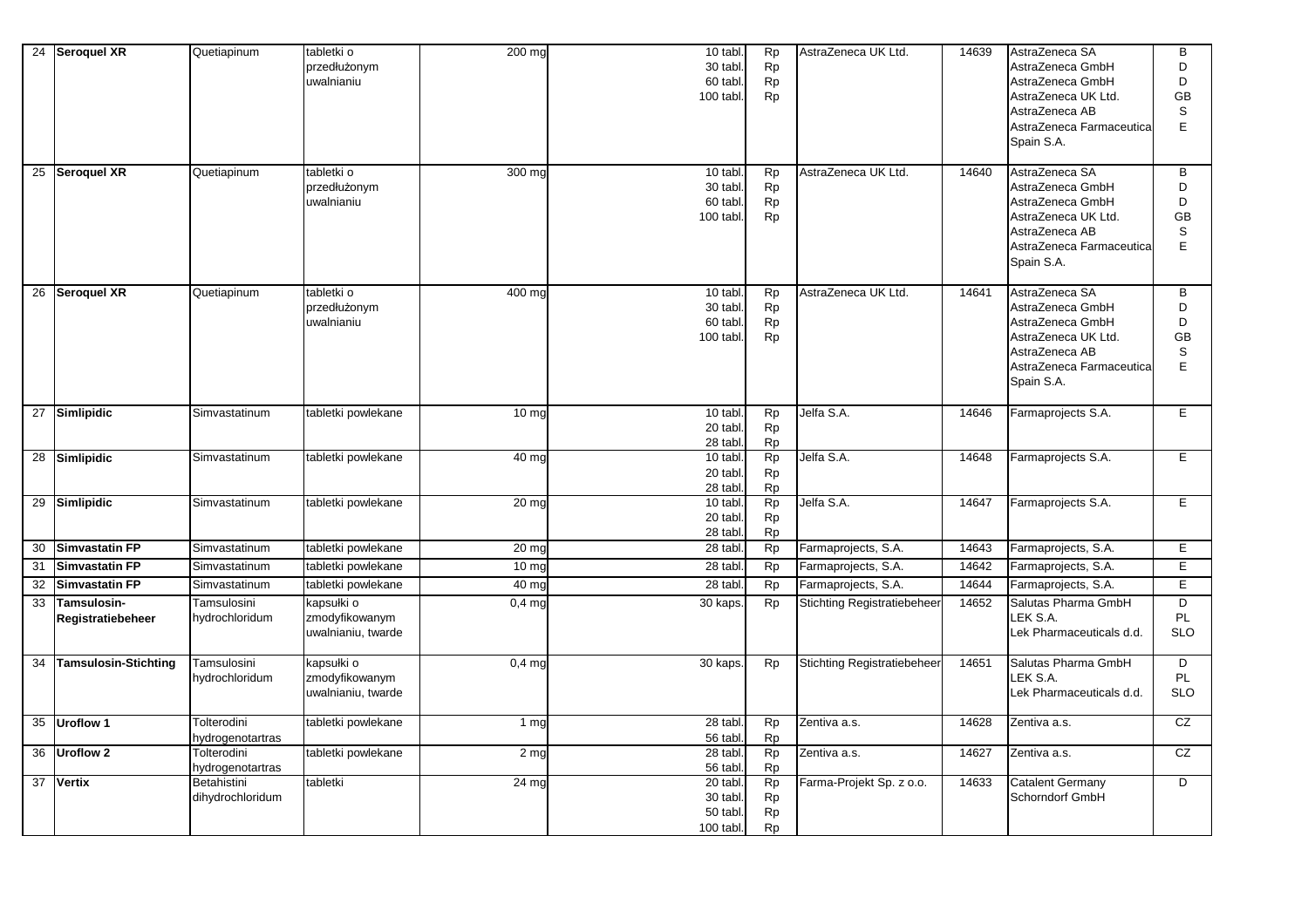| 38 Zapilux | Olanzapinum | tabletki powlekane | $2,5$ mg          | 28 tabl. (1 x 28)<br>28 tabl. (2 x 14)<br>28 tabl. (4 x 7)<br>30 tabl. (1 x 30)<br>30 tabl. (2 x 15)<br>30 tabl. (3 x 10)<br>60 tabl. (2 x 30)<br>60 tabl. (3 x 25)<br>60 tabl. (4 x 15)<br>60 tabl. (6 x 10) | Rp<br>Rp<br>Rp<br><b>Rp</b><br>Rp<br><b>Rp</b><br>Rp<br><b>Rp</b><br>Rp<br>Rp                      | Lek Pharmaceuticals d.d. | 14656 | Salutas Pharma GmbH<br>LEK S.A.<br>Lek Pharmaceuticals d.d. | D<br>PL<br><b>SLO</b> |
|------------|-------------|--------------------|-------------------|---------------------------------------------------------------------------------------------------------------------------------------------------------------------------------------------------------------|----------------------------------------------------------------------------------------------------|--------------------------|-------|-------------------------------------------------------------|-----------------------|
| 39 Zapilux | Olanzapinum | tabletki powlekane | 5 <sub>mg</sub>   | 28 tabl. (1 x 28)<br>28 tabl. (2 x 14)<br>28 tabl. (4 x 7)<br>30 tabl. (1 x 30)<br>30 tabl. (2 x 15)<br>30 tabl. (3 x 10)<br>60 tabl. (2 x 30)<br>60 tabl. (3 x 25)<br>60 tabl. (4 x 15)<br>60 tabl. (6 x 10) | <b>Rp</b><br>Rp<br>Rp<br>Rp<br>Rp<br>Rp<br>Rp<br>Rp<br>Rp<br>Rp                                    | Lek Pharmaceuticals d.d. | 14657 | Salutas Pharma GmbH<br>LEK S.A.<br>Lek Pharmaceuticals d.d. | D<br>PL<br><b>SLO</b> |
| 40 Zapilux | Olanzapinum | tabletki powlekane | 7.5 <sub>mg</sub> | 28 tabl. (1 x 28)<br>28 tabl. (2 x 14)<br>28 tabl. (4 x 7)<br>30 tabl. (1 x 30)<br>30 tabl. (2 x 15)<br>30 tabl. (3 x 10)<br>60 tabl. (2 x 30)<br>60 tabl. (3 x 25)<br>60 tabl. (4 x 15)<br>60 tabl. (6 x 10) | Rp<br>Rp<br><b>Rp</b><br><b>Rp</b><br>Rp<br><b>Rp</b><br>Rp<br>Rp<br>Rp<br><b>Rp</b>               | Lek Pharmaceuticals d.d. | 14658 | Salutas Pharma GmbH<br>LEK S.A.<br>Lek Pharmaceuticals d.d. | D<br>PL<br><b>SLO</b> |
| 41 Zapilux | Olanzapinum | tabletki powlekane | 10 <sub>mg</sub>  | 28 tabl. (1 x 28)<br>28 tabl. (2 x 14)<br>28 tabl. (4 x 7)<br>30 tabl. (1 x 30)<br>30 tabl. (2 x 15)<br>30 tabl. (3 x 10)<br>60 tabl. (2 x 30)<br>60 tabl. (3 x 25)<br>60 tabl. (4 x 15)<br>60 tabl. (6 x 10) | <b>Rp</b><br>Rp<br>Rp<br>Rp<br>Rp<br>Rp<br>Rp<br>Rp<br>Rp<br><b>Rp</b>                             | Lek Pharmaceuticals d.d. | 14659 | Salutas Pharma GmbH<br>LEK S.A.<br>Lek Pharmaceuticals d.d. | D<br>PL<br><b>SLO</b> |
| 42 Zapilux | Olanzapinum | tabletki powlekane | 15 <sub>ma</sub>  | 28 tabl. (1 x 28)<br>28 tabl. (2 x 14)<br>28 tabl. (4 x 7)<br>30 tabl. (1 x 30)<br>30 tabl. (2 x 15)<br>30 tabl. (3 x 10)<br>60 tabl. (2 x 30)<br>60 tabl. (3 x 25)<br>60 tabl. (4 x 15)<br>60 tabl. (6 x 10) | Rp<br>Rp<br>Rp<br>Rp<br><b>Rp</b><br><b>Rp</b><br><b>Rp</b><br><b>Rp</b><br><b>Rp</b><br><b>Rp</b> | Lek Pharmaceuticals d.d. | 14660 | Salutas Pharma GmbH<br>LEK S.A.<br>Lek Pharmaceuticals d.d. | D<br>PL<br><b>SLO</b> |